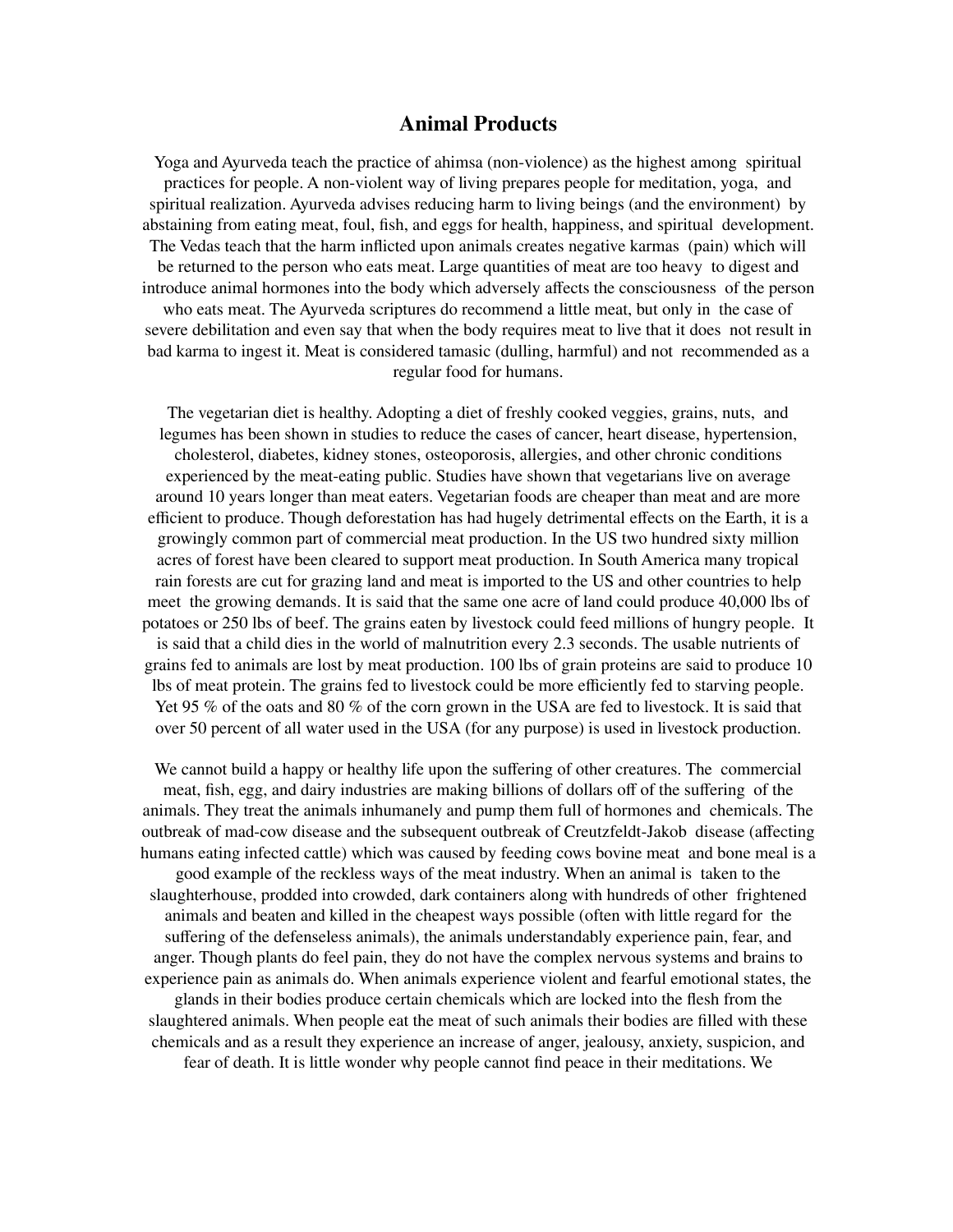recommend for all spiritual seekers a strict Lato-vegetarian diet. When the mind is peaceful, this will be reflected by our lifestyle, including food preferences. Until it is natural for people to act to minimize the suffering of all creatures, a vegetarian diet will help to reduce the energies of violence and fear which draw consciousness into the lower chakras.

This is why Yoga, Ayurveda, and Hinduism recommend a vegetarian diet and also why many other spiritual traditions throughout history have done so as well. Jainism, Buddhism, and Sikhism all promote a vegetarian diet. Traditional cultures throughout the world have tended to eat a largely vegetarian diet until very modern times. In ancient Greece there were quite a few active proponents of the vegetarian diet, most notably Pythagoras and Empedocles. Many of the mystical traditions within the Abrahamic faiths have also promoted vegetarianism. Many of the Early Christians and Gnostics were vegetarians. Many Orthodox and Coptic Christians are still largely vegetarian as are many orders of Christian monks and nuns. Numerous fasting days throughout the year for the Church used to be observed as days of vegetarianism. In the Jewish faith, there have been Kabbalists and Rabbis who have practiced and promoted vegetarianism since the middle ages and before based upon a passage in Genesis which is argued to permit people to eat fruits and vegetables but not meat. The Kosher dietary restrictions can tend to reduce meat consumption due to restrictions about eating meat with dairy and other foods, as do the Halal restrictions of Islam. Many Sufis and mystics within the Islamic faith practice and promote vegetarianism. Several major modern sects and traditions also promote a vegetarian diet, including the Seventh Day Adventists, the Baha'i, and the Rastafarians.

## **It is more important than with any other foods that people seek out organic animal products from reliable sources that treat their animals with compassion. Dairies which treat their cows well should be sought out.**

Contact the farmers who produce your dairy and ask them how their animals are treated. Many farmers who treat their animals humanely invite the customers to visit their farms. Visit your local health-food stores and farmers markets and ask where you can get good quality, hormone, pesticide, chemical, and GMO-free foods. This is very important, because many diseases we are suffering from as a society are caused by mal-absorption which is being increased by the chemical additives that mass-marketed foods are laced with. What is good for marketing and profits is not always good for health. Milk is very heavy to digest. Ayurveda recommends fresh, raw, whole, unpasteurized, unhomogenized milk. Reduced fat milk is not recommended. Raw milk should be sought out where it is legal for its superior quality. And milk of heritage breeds should be favored if possible for the natural A2 proteins which are more digestible. Raw milk must be boiled to ensure safety from bacteria, contaminants, and diseases, but Ayurveda recommends boiling milk anyway to make it easier to digest. To help counter the heaviness of milk, Ayurveda recommends thinning it with water and boiling it with digestive spices like cardamom, cinnamon, or ginger. The milk may be cooked in a pan just until bubbles form on the top and the foam begins to rise in the pan. This greatly increases the digestibility of milk which Ayurveda teaches should not be taken cold or without cooking. Unfortunately, for those who enjoy it, cold dairy like ice cream is not recommended for health.